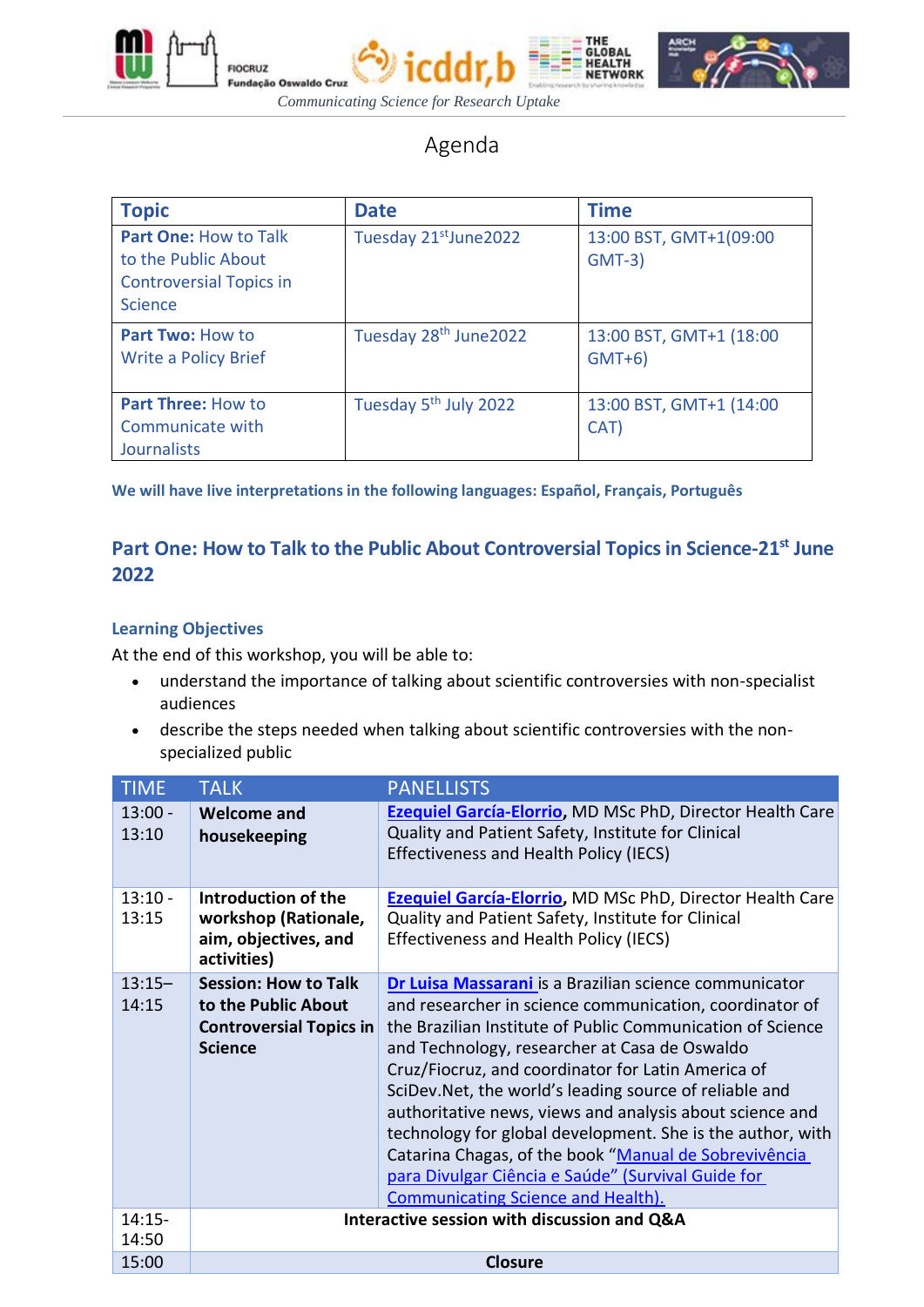





# **Part Two: How to Write a Policy Brief -28th June 2022**

#### **Learning Objectives**

At the end of this workshop, you will be able to:

- understand what a policy brief is, including types and relevance
- describe the characteristics of a policy brief
- describe the structure and contents of a policy brief

| <b>TIME</b>        | <b>TALK</b>                                                                        | <b>PANELLISTS</b>                                                                                                                                                                                                                                                                                                                                                                                                                                                                                                                                                                                                                                                                                                                                                                 |
|--------------------|------------------------------------------------------------------------------------|-----------------------------------------------------------------------------------------------------------------------------------------------------------------------------------------------------------------------------------------------------------------------------------------------------------------------------------------------------------------------------------------------------------------------------------------------------------------------------------------------------------------------------------------------------------------------------------------------------------------------------------------------------------------------------------------------------------------------------------------------------------------------------------|
| $13:00 -$<br>13:10 | <b>Welcome and</b><br>housekeeping                                                 | Dr Kondwani Chidziwisano, Research Fellow and<br>Lecturer at the Malawi University of Business and<br>Applied Sciences (MUBAS), department of<br>Environmental Health, Malawi                                                                                                                                                                                                                                                                                                                                                                                                                                                                                                                                                                                                     |
| $13:10 -$<br>13:15 | Introduction of the<br>workshop (Rationale,<br>aim, objectives, and<br>activities) | Dr Kondwani Chidziwisano, Research Fellow and<br>Lecturer at the Malawi University of Business and<br>Applied Sciences (MUBAS), department of<br>Environmental Health, Malawi                                                                                                                                                                                                                                                                                                                                                                                                                                                                                                                                                                                                     |
| $13:15-$<br>14:15  | <b>Session: How to Write</b><br>a Policy Brief                                     | Dr Sohana Shafique is a Health Policy and Systems<br>researcher with specific interest in Urban Health and<br>Nutrition. She obtained her B.Sc. and M.Sc. in Nutritional<br>Sciences from University of Dhaka, Bangladesh; MPH from<br>University of Queensland, Australia; and PhD from<br>University of Toronto, Canada. For the past fifteen years,<br>Dr. Shafique has been actively engaged in designing and<br>implementing community-based cluster-randomized trials<br>and mixed method implementation research. She has vast<br>experience in evidence synthesis, knowledge translation<br>and policy communications. Currently, Dr. Shafique leads<br>the Urban Health Research Group in the Health Systems<br>and Population Studies Division at icddr, b, Bangladesh. |
| $14:15 -$          |                                                                                    | Interactive session with discussion and Q&A                                                                                                                                                                                                                                                                                                                                                                                                                                                                                                                                                                                                                                                                                                                                       |
| 14:50<br>15:00     |                                                                                    | <b>Closure</b>                                                                                                                                                                                                                                                                                                                                                                                                                                                                                                                                                                                                                                                                                                                                                                    |